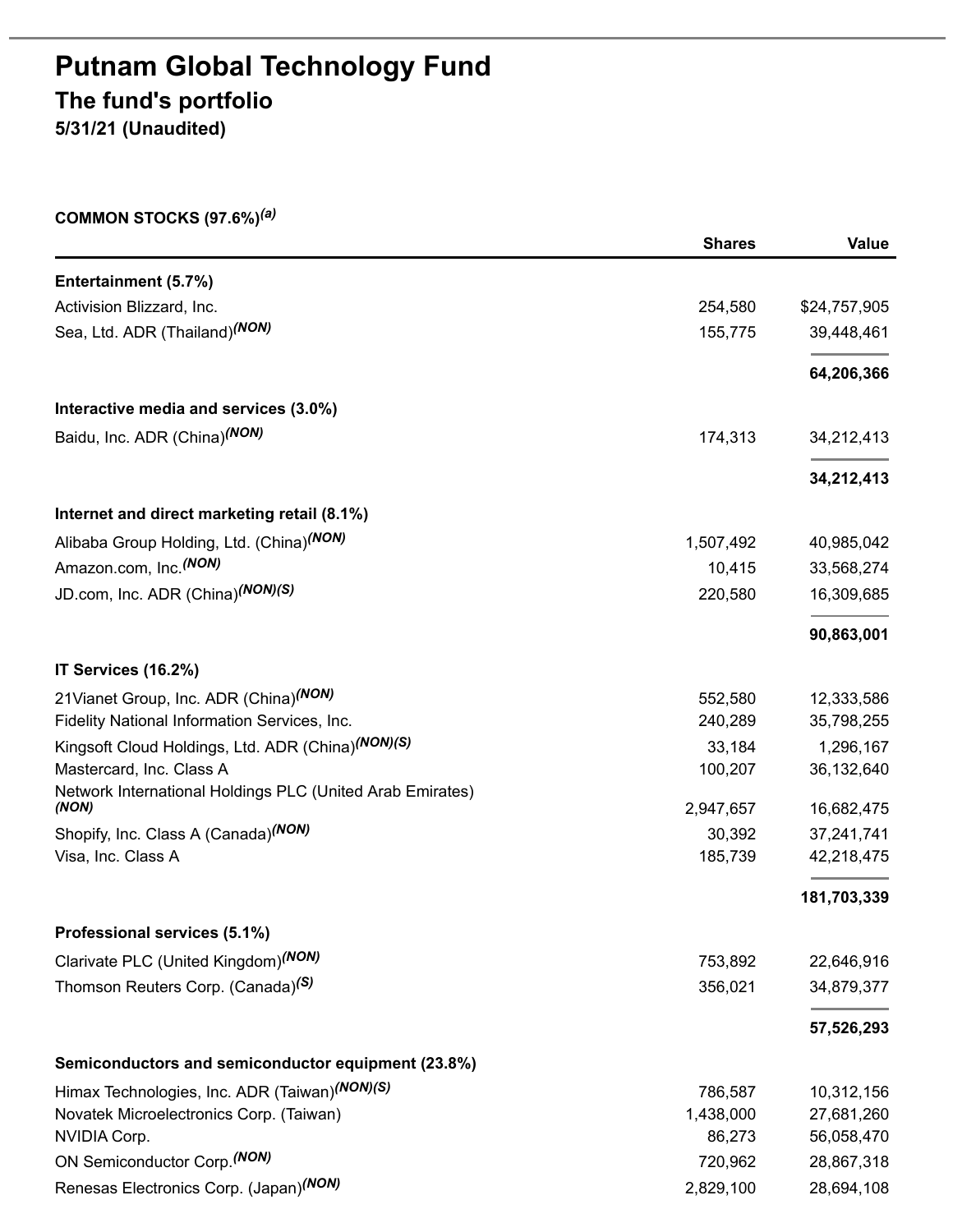| Sino-American Silicon Products, Inc. (Taiwan)         | 8,052,000 | 48,909,068      |
|-------------------------------------------------------|-----------|-----------------|
| SK Hynix, Inc. (South Korea)                          | 301,086   | 34,284,876      |
| Taiwan Semiconductor Manufacturing Co., Ltd. (Taiwan) | 1,507,000 | 32,431,968      |
|                                                       |           | 267,239,224     |
| Software (30.6%)                                      |           |                 |
| Adobe, Inc. (NON)                                     | 87,168    | 43,983,229      |
| Ceridian HCM Holding, Inc. (NON)                      | 475,786   | 42,563,816      |
| Dynatrace, Inc. (NON)                                 | 598,498   | 30,966,287      |
| Lightspeed POS, Inc. (Canada) <sup>(NON)</sup>        | 514,610   | 37,371,578      |
| Microsoft Corp.                                       | 510,038   | 127,346,288     |
| Qualtrics International, Inc. Class A(NON)            | 909,355   | 31,318,186      |
| RingCentral, Inc. Class A <sup>(NON)</sup>            | 115,549   | 30,328,146      |
|                                                       |           | 343,877,530     |
| Technology hardware, storage, and peripherals (5.1%)  |           |                 |
| Apple, Inc.                                           | 310,951   | 38,747,604      |
| Xerox Holdings Corp.                                  | 830,842   | 19,483,244      |
|                                                       |           | 58,230,848      |
| Total common stocks (cost \$784,319,530)              |           | \$1,097,859,014 |

#### **U.S. TREASURY OBLIGATIONS (0.1%)** *(a)*

|                                                  | <b>Principal</b><br>amount | <b>Value</b> |
|--------------------------------------------------|----------------------------|--------------|
| U.S. Treasury Notes                              |                            |              |
| $2.125\%$ , $3/31/24$ <sup>(i)</sup>             | \$116,000                  | \$122,494    |
| $2.125\%$ , $2/29/24$ <sup>(i)</sup>             | 396,000                    | 418,418      |
| $2.00\%$ , $4/30/24$ <sup>(i)</sup>              | 146,000                    | 153,488      |
| $1.75\%$ , $1/31/23$ <sup>(i)</sup>              | 49,000                     | 50,610       |
| Total U.S. treasury obligations (cost \$745,010) |                            | \$745,010    |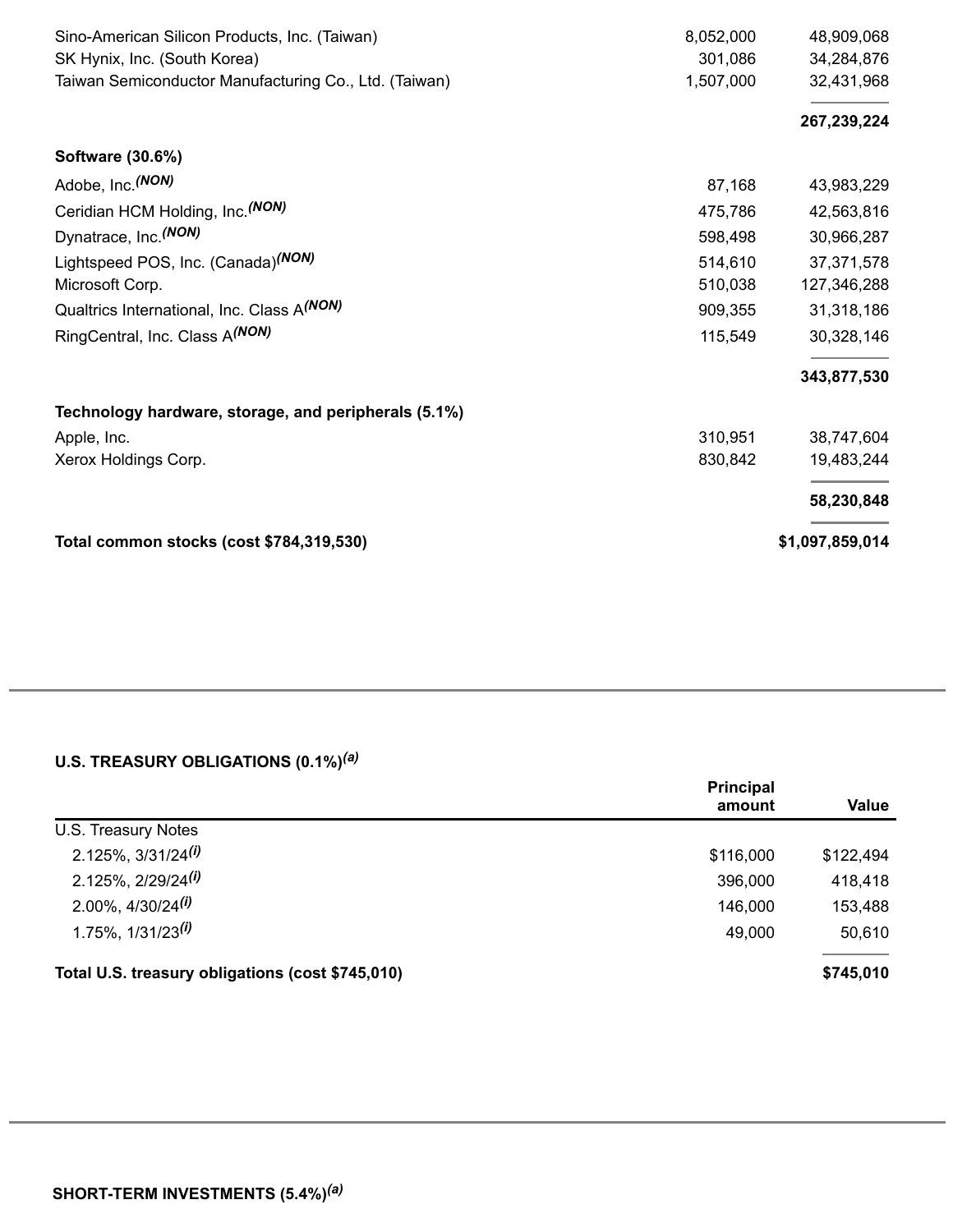|                                                                       |               | <b>Principal</b><br>amount/ |              |
|-----------------------------------------------------------------------|---------------|-----------------------------|--------------|
|                                                                       |               | shares                      | Value        |
| Putnam Cash Collateral Pool, LLC 0.10% (AFF)                          | <b>Shares</b> | 35,513,498                  | \$35,513,498 |
| Putnam Short Term Investment Fund Class P 0.08% (AFF)                 | <b>Shares</b> | 20,667,916                  | 20,667,916   |
| State Street Institutional U.S. Government Money Market Fund,         |               |                             |              |
| Premier Class 0.03% <sup>(P)</sup>                                    | <b>Shares</b> | 506,000                     | 506,000      |
| U.S. Treasury Bills 0.047%, 6/1/21(SEGSF)                             |               | \$500,000                   | 500,000      |
| U.S. Treasury Bills 12.275%, 6/3/21(SEGSF)                            |               | 2,000                       | 2,000        |
| U.S. Treasury Bills 0.031%, 6/29/21(SEGSF)                            |               | 683,000                     | 683,000      |
| U.S. Treasury Bills 0.014%, 9/2/21(SEGSF)                             |               | 1,900,000                   | 1,899,939    |
| U.S. Treasury Cash Management Bills 0.012%, 8/17/21(SEGSF)            |               | 200,000                     | 199,996      |
| U.S. Treasury Cash Management Bills 0.018%, 9/28/21                   |               | 500,000                     | 499,971      |
| U.S. Treasury Cash Management Bills 0.016%, 9/7/21 <sup>(SEGSF)</sup> |               | 300,000                     | 299,988      |
| U.S. Treasury Cash Management Bills 0.012%, 9/21/21(SEGSF)            |               | 100,000                     | 99,997       |
| U.S. Treasury Cash Management Bills 0.007%, 9/14/21(SEGSF)            |               | 300,000                     | 299,987      |
| Total short-term investments (cost \$61,172,274)                      |               |                             | \$61,172,292 |
| <b>TOTAL INVESTMENTS</b>                                              |               |                             |              |

**Total investments (cost \$846,236,814) \$1,159,776,316**

### **FORWARD CURRENCY CONTRACTS at 5/31/21 (aggregate face value \$492,346,300) (Unaudited)**

| Counterparty                | <b>Currency</b>            | <b>Contract</b><br>type* | <b>Delivery</b><br>date | <b>Value</b> | <b>Aggregate face</b><br>value | Unrealized<br>appreciation/<br>(depreciation) |
|-----------------------------|----------------------------|--------------------------|-------------------------|--------------|--------------------------------|-----------------------------------------------|
| <b>Bank of America N.A.</b> |                            |                          |                         |              |                                |                                               |
|                             | <b>British Pound</b>       | Buy                      | 6/16/21                 | \$4,114,544  | \$4,049,790                    | \$64,754                                      |
|                             | Canadian Dollar            | Buy                      | 7/21/21                 | 10,381,916   | 10,150,049                     | 231,867                                       |
|                             | Chinese Yuan<br>(Offshore) | Buy                      | 8/18/21                 | 5,688,559    | 5,588,208                      | 100,351                                       |
|                             | Euro                       | Buy                      | 6/16/21                 | 10,397,494   | 10,155,051                     | 242,443                                       |
|                             | Japanese Yen               | Buy                      | 8/18/21                 | 2,421,767    | 2,428,733                      | (6,966)                                       |
|                             | Swedish Krona              | Buy                      | 6/16/21                 | 3,469,642    | 3,378,558                      | 91,084                                        |
| <b>Barclays Bank PLC</b>    |                            |                          |                         |              |                                |                                               |
|                             | <b>British Pound</b>       | Sell                     | 6/16/21                 | 10,201,899   | 10,131,857                     | (70, 042)                                     |
|                             | Canadian Dollar            | Buy                      | 7/21/21                 | 1,275,144    | 1,224,286                      | 50,858                                        |
|                             | Euro                       | Buy                      | 6/16/21                 | 551,408      | 536,603                        | 14,805                                        |
|                             | Japanese Yen               | Buy                      | 8/18/21                 | 2,845,854    | 2,854,159                      | (8,305)                                       |
| Citibank, N.A.              |                            |                          |                         |              |                                |                                               |
|                             | Canadian Dollar            | Sell                     | 7/21/21                 | 23,605,235   | 22,654,156                     | (951,079)                                     |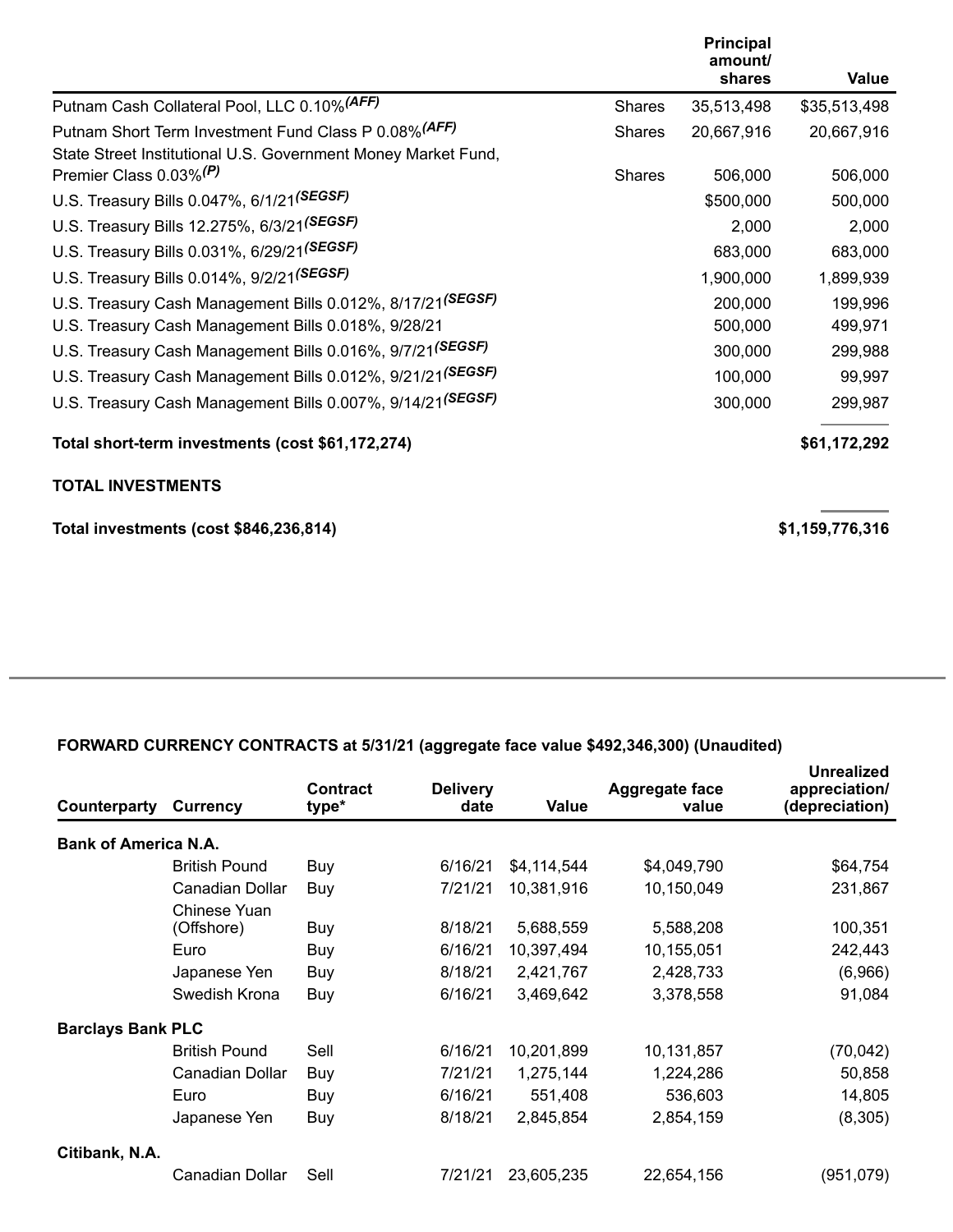|                              | Chinese Yuan<br>(Offshore)                 | Buy        | 8/18/21 | 8,417,239  | 8,268,410   | 148,829       |
|------------------------------|--------------------------------------------|------------|---------|------------|-------------|---------------|
|                              | Euro                                       | Buy        | 6/16/21 | 5,931,675  | 5,783,758   | 147,917       |
|                              | Japanese Yen                               | Buy        | 8/18/21 | 2,304,238  | 2,311,004   | (6,766)       |
|                              |                                            |            |         |            |             |               |
|                              | <b>Goldman Sachs International</b>         |            |         |            |             |               |
|                              | <b>British Pound</b>                       | Sell       | 6/16/21 | 1,588,648  | 1,563,261   | (25, 387)     |
|                              | Canadian Dollar                            | Buy        | 7/21/21 | 709,233    | 734,249     | (25, 016)     |
|                              | Chinese Yuan                               | Sell       |         |            |             |               |
|                              | (Offshore)                                 |            | 8/18/21 | 4,949,651  | 4,861,783   | (87, 868)     |
|                              | Euro                                       | Buy        | 6/16/21 | 10,665,859 | 10,379,073  | 286,786       |
|                              | Israeli Shekel                             | Buy        | 7/21/21 | 3,404,825  | 3,358,626   | 46,199        |
|                              | Japanese Yen                               | Buy        | 8/18/21 | 103,364    | 83,094      | 20,270        |
|                              | South Korean                               |            |         |            |             |               |
|                              | Won                                        | Sell       | 8/18/21 | 3,449,457  | 3,420,049   | (29, 408)     |
|                              | <b>HSBC Bank USA, National Association</b> |            |         |            |             |               |
|                              | <b>Australian Dollar</b>                   | Buy        | 7/21/21 | 1,325,052  | 1,305,075   | 19,977        |
|                              | <b>British Pound</b>                       | Buy        | 6/16/21 | 5,357,105  | 5,270,850   | 86,255        |
|                              | Canadian Dollar                            | Sell       | 7/21/21 | 27,985,310 | 27,426,017  | (559, 293)    |
|                              | Chinese Yuan                               |            |         |            |             |               |
|                              | (Offshore)                                 | Sell       | 8/18/21 | 70,666,753 | 69,418,645  | (1, 248, 108) |
|                              | Euro                                       | Sell       | 6/16/21 | 3,913,433  | 3,802,406   | (111, 027)    |
|                              | Japanese Yen                               | Sell       | 8/18/21 | 10,629,590 | 10,660,047  | 30,457        |
| JPMorgan Chase Bank N.A.     |                                            |            |         |            |             |               |
|                              | <b>British Pound</b>                       | Sell       | 6/16/21 | 13,013,786 | 12,854,594  | (159, 192)    |
|                              | Japanese Yen                               | Sell       | 8/18/21 | 374,315    | 375,614     | 1,299         |
|                              | South Korean                               |            |         |            |             |               |
|                              | Won                                        | Sell       | 8/18/21 | 29,742,390 | 29,503,527  | (238, 863)    |
|                              | Swedish Krona                              | Buy        | 6/16/21 | 1,958,963  | 1,907,563   | 51,400        |
|                              | Swiss Franc                                | Buy        | 6/16/21 | 1,599,620  | 1,570,391   | 29,229        |
|                              | Morgan Stanley & Co. International PLC     |            |         |            |             |               |
|                              |                                            |            |         |            |             |               |
|                              | <b>British Pound</b>                       | Buy        | 6/16/21 | 6,937,797  | 6,825,481   | 112,316       |
|                              | Canadian Dollar                            | Sell       | 7/21/21 | 2,453,939  | 2,355,359   | (98, 580)     |
|                              | Chinese Yuan                               |            | 8/18/21 | 5,221,275  | 5,165,275   | 56,000        |
|                              | (Offshore)                                 | Buy        |         |            |             |               |
|                              | Euro                                       | Buy        | 6/16/21 | 7,363,282  | 7,182,052   | 181,230       |
|                              | Japanese Yen                               | Buy        | 8/18/21 | 11,669,651 | 11,704,934  | (35, 283)     |
| <b>NatWest Markets PLC</b>   |                                            |            |         |            |             |               |
|                              | Chinese Yuan                               |            |         |            |             |               |
|                              | (Offshore)                                 | Sell       | 8/18/21 | 5,246,585  | 5, 153, 794 | (92, 791)     |
|                              | <b>State Street Bank and Trust Co.</b>     |            |         |            |             |               |
|                              | Australian Dollar                          | Buy        | 7/21/21 | 1,227,596  | 1,208,928   | 18,668        |
|                              | Canadian Dollar                            | Sell       | 7/21/21 | 19,383,394 | 18,564,803  | (818, 591)    |
|                              | Chinese Yuan                               |            |         |            |             |               |
|                              | (Offshore)                                 | Sell       | 8/18/21 | 20,136,463 | 19,778,770  | (357, 693)    |
|                              | Euro                                       | Buy        | 6/16/21 | 9,243,059  | 8,994,961   | 248,098       |
|                              | Israeli Shekel                             | Buy        | 7/21/21 | 1,918,876  | 1,892,523   | 26,353        |
|                              | Japanese Yen                               | Buy        | 8/18/21 | 12,138,041 | 12,191,932  | (53, 891)     |
|                              | Swedish Krona                              | Buy        | 6/16/21 | 874,103    | 851,160     | 22,943        |
|                              |                                            |            |         |            |             |               |
| <b>Toronto-Dominion Bank</b> |                                            |            |         |            |             |               |
|                              | Canadian Dollar                            | <b>Buy</b> | 7/21/21 | 2,677,537  | 2,570,291   | 107,246       |
|                              |                                            |            |         |            |             |               |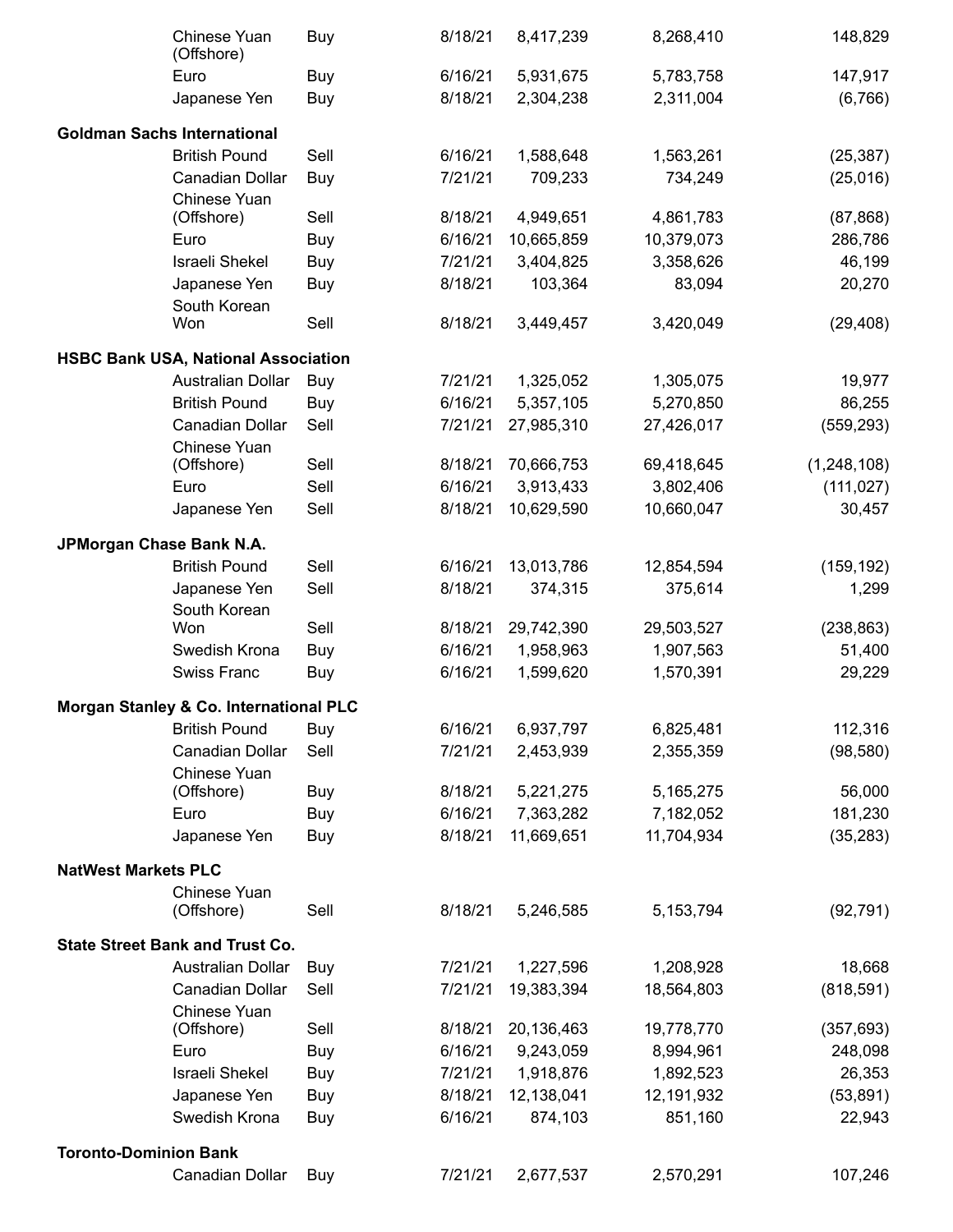|                                | Chinese Yuan<br>(Offshore)                                                    | Sell | 8/18/21 | 34,499,863 | 33,770,733 | (729, 130)    |
|--------------------------------|-------------------------------------------------------------------------------|------|---------|------------|------------|---------------|
|                                | Euro                                                                          | Buy  | 6/16/21 | 8,558,692  | 8,329,068  | 229,624       |
| <b>UBS AG</b>                  |                                                                               |      |         |            |            |               |
|                                | <b>British Pound</b>                                                          | Sell | 6/16/21 | 4,262,725  | 4,240,545  | (22, 180)     |
|                                | Canadian Dollar                                                               | Sell | 7/21/21 | 21,523,020 | 20,658,068 | (864, 952)    |
|                                | Chinese Yuan<br>(Offshore)                                                    | Buy  | 8/18/21 | 7,717,835  | 7,582,093  | 135,742       |
|                                | Euro                                                                          | Buy  | 6/16/21 | 10,767,505 | 10,349,406 | 418,099       |
|                                | Japanese Yen<br>New Zealand                                                   | Sell | 8/18/21 | 3,280,393  | 3,275,117  | (5,276)       |
|                                | Dollar                                                                        | Buy  | 7/21/21 | 1,288,924  | 1,279,924  | 9,000         |
| <b>WestPac Banking Corp.</b>   |                                                                               |      |         |            |            |               |
|                                | <b>British Pound</b>                                                          | Sell | 6/16/21 | 1,632,974  | 1,608,532  | (24, 442)     |
|                                | Canadian Dollar                                                               | Sell | 7/21/21 | 11,053,288 | 10,610,395 | (442, 893)    |
|                                | Euro                                                                          | Buy  | 6/16/21 | 8,419,127  | 8,192,670  | 226,459       |
| <b>Unrealized appreciation</b> |                                                                               |      |         |            |            | 3,456,558     |
| Unrealized (depreciation)      |                                                                               |      |         |            |            | (7,073,022)   |
| <b>Total</b>                   |                                                                               |      |         |            |            | \$(3,616,464) |
|                                | * The exchange currency for all contracts listed is the United States Dollar. |      |         |            |            |               |

## *Key to holding's abbreviations*

ADR American Depository Receipts: represents ownership of foreign securities on deposit with a custodian bank

## **Notes to the fund's portfolio**

Unless noted otherwise, the notes to the fund's portfolio are for the close of the fund's reporting period, which ran from September 1, 2020 through May 31, 2021 (the reporting period). Within the following notes to the portfolio, references to "Putnam Management" represent Putnam Investment Management, LLC, the fund's manager, an indirect wholly-owned subsidiary of Putnam Investments, LLC, references to "ASC 820" represent Accounting Standards Codification 820 *Fair Value Measurements and Disclosures* and references to "OTC", if any, represent over-the-counter.

- *(a)* Percentages indicated are based on net assets of \$1,124,964,803.
- *(NON)* This security is non-income-producing.
- *(AFF)* Affiliated company. For investments in Putnam Cash Collateral Pool, LLC, and Putnam Short Term Investment Fund, the rate quoted in the security description is the annualized 7-day yield of the fund at the close of the reporting period. Transactions during the period with any company which is under common ownership or control were as follows:

| Name of affiliate | <b>Fair value</b> | <b>Purchase</b> |          | Sale Investment | Shares             |
|-------------------|-------------------|-----------------|----------|-----------------|--------------------|
|                   | as of             | cost            | proceeds |                 | income outstanding |
|                   | 8/31/20           |                 |          |                 | and fair           |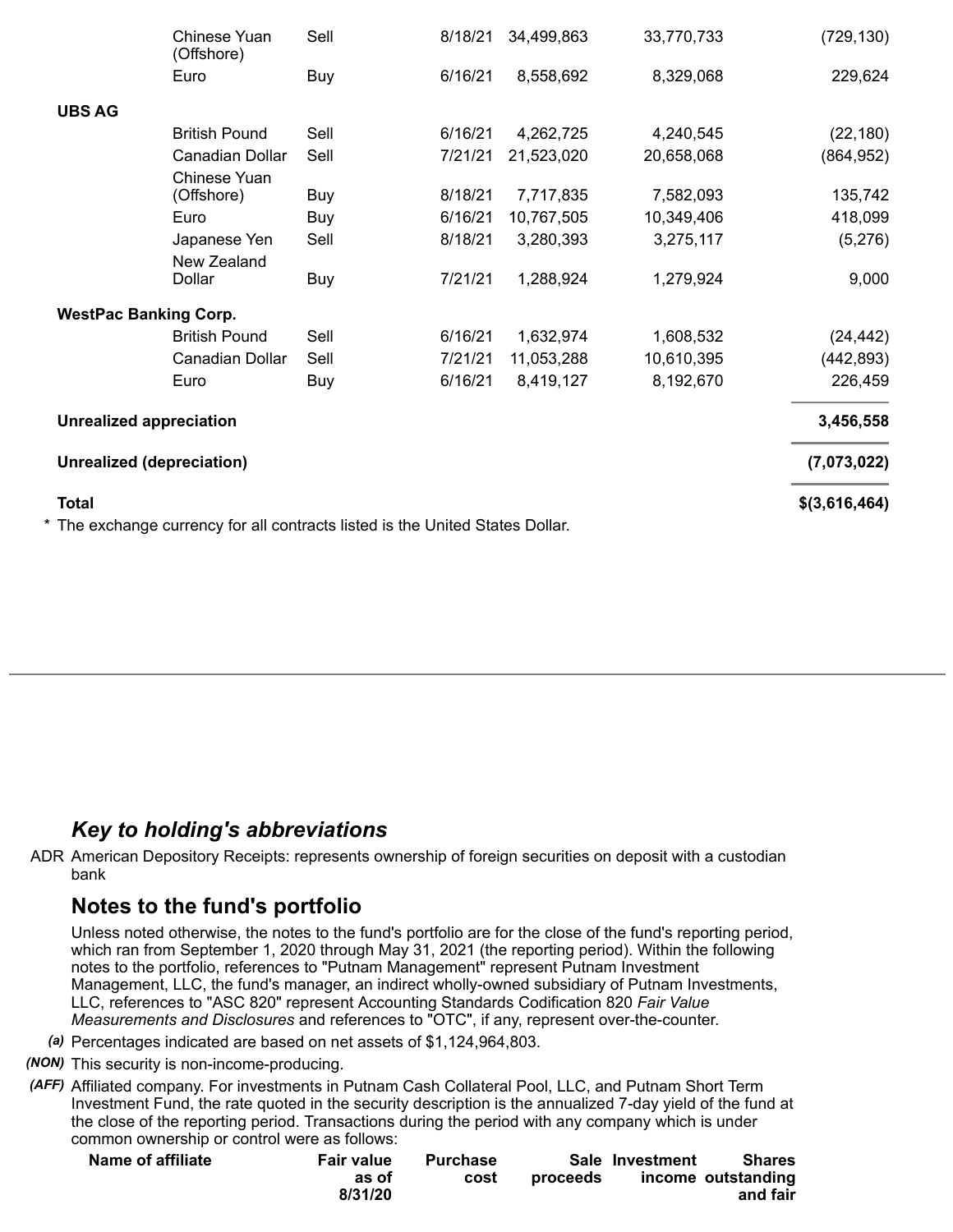|                                        |           |                                          |                         |       | 5/31/21               |
|----------------------------------------|-----------|------------------------------------------|-------------------------|-------|-----------------------|
| <b>Short-term investments</b>          |           |                                          |                         |       |                       |
| Putnam Cash Collateral<br>Pool, LLC*#  |           | \$10,705,275 \$375,192,670 \$350,384,448 |                         |       | \$32,777 \$35,513,498 |
| Putnam Short Term<br>Investment Fund** | 8.108.654 |                                          | 233,222,138 220,662,876 | 6.411 | 20,667,916            |
|                                        |           |                                          |                         |       |                       |

**value as of**

#### **Total Short-term investments \$18,813,929 \$608,414,808 \$571,047,324 \$39,188 \$56,181,414**

\* The fund may lend securities, through its agent, to qualified borrowers in order to earn additional income. The loans are collateralized by cash in an amount at least equal to the fair value of the securities loaned. The fair value of securities loaned is determined daily and any additional required collateral is allocated to the fund on the next business day. The remaining maturities of the securities lending transactions are considered overnight and continuous. The risk of borrower default will be borne by the fund's agent; the fund will bear the risk of loss with respect to the investment of the cash collateral. The fund receives cash collateral, which is invested in Putnam Cash Collateral Pool, LLC, a limited liability company managed by an affiliate of Putnam Management. Investments in Putnam Cash Collateral Pool, LLC are valued at its closing net asset value each business day. There are no management fees charged to Putnam Cash Collateral Pool, LLC and there were no realized or unrealized gains or losses during the period.

# At the close of the reporting period, the fund received cash collateral of \$35,513,498 for securities loaned. The rate quoted in the security description is the annualized 7-day yield at the close of the reporting period. At the close of the reporting period, the value of securities loaned amounted to \$35,630,782. Certain of these securities were sold prior to the close of the reporting period.

\*\* Management fees charged to Putnam Short Term Investment Fund have been waived by Putnam Management. There were no realized or unrealized gains or losses during the period.

- *(SEGSF)* This security, in part or in entirety, was pledged and segregated with the custodian for collateral on certain derivative contracts at the close of the reporting period. Collateral at period end totaled \$3,932,000.
	- *(i)* This security was pledged, or purchased with cash that was pledged, to the fund for collateral on certain derivative contracts.
	- *(P)* This security was pledged, or purchased with cash that was pledged, to the fund for collateral on certain derivative contracts. The rate quoted in the security description is the annualized 7-day yield of the fund at the close of the reporting period.
	- *(S)* This security is on loan, in part or in entirety, at the close of the reporting period.

At the close of the reporting period, the fund maintained liquid assets totaling \$5,670,568 to cover certain derivative contracts.

Unless otherwise noted, the rates quoted in Short-term investments security descriptions represent the weighted average yield to maturity.

The dates shown on debt obligations are the original maturity dates.

#### **DIVERSIFICATION BY**

#### **COUNTRY ⌂**

Distribution of investments by country of risk at the close of the reporting period, excluding collateral received, if any (as a percentage of Portfolio Value):

| <b>United States</b>        | 55.9% |
|-----------------------------|-------|
| Taiwan                      | 10.5  |
| Canada                      | 9.6   |
| China                       | 9.3   |
| Thailand                    | 3.6   |
| South Korea                 | 3.2   |
| Japan                       | 2.7   |
| United Kingdom              | 2.2   |
| <b>United Arab Emirates</b> | 1.6   |
| Other                       | 1.4   |
|                             |       |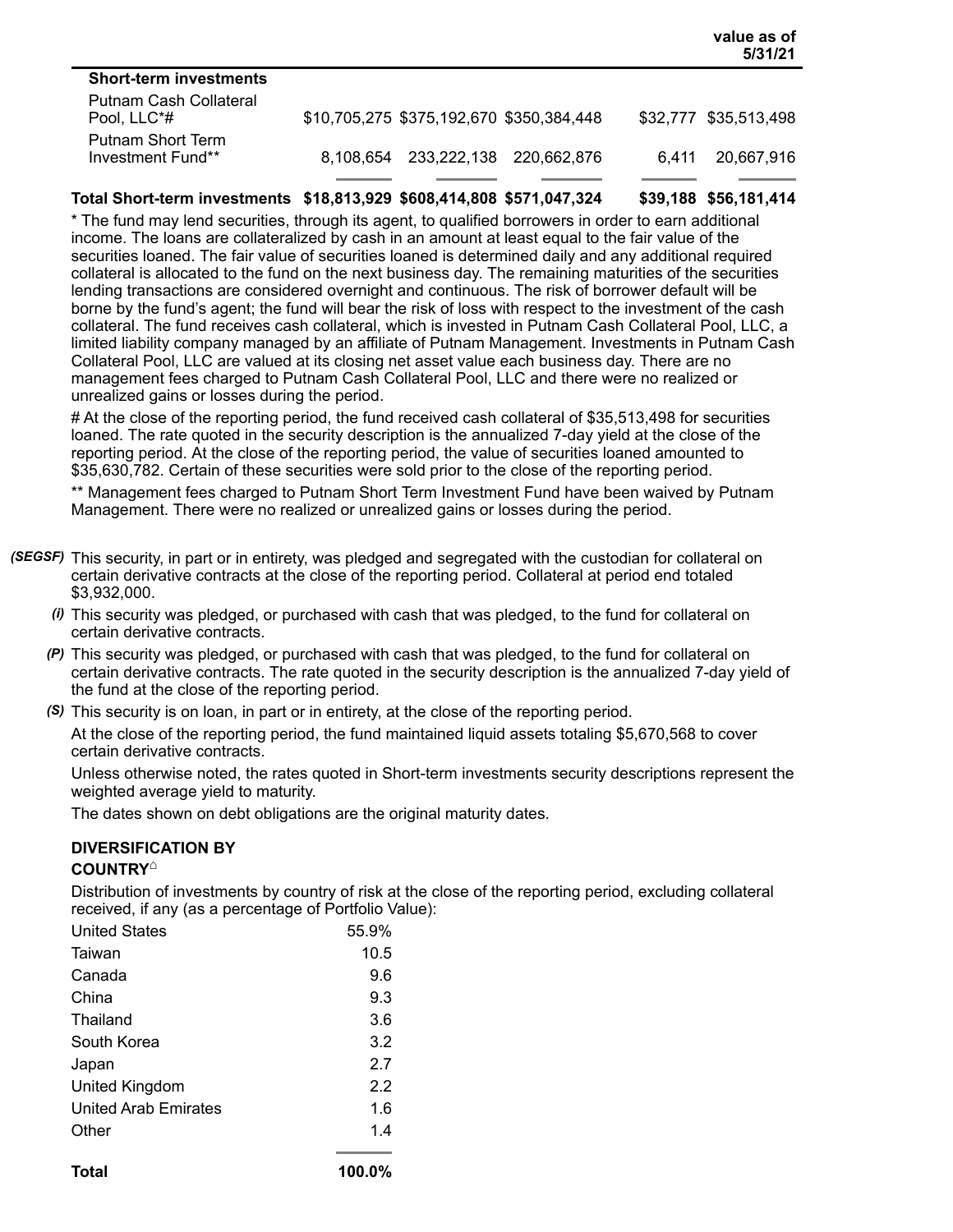$\degree$  Methodology differs from that used for purposes of complying with the fund's policy regarding investments in securities of foreign issuers, as discussed further in the fund's prospectus.

**Security valuation:** Portfolio securities and other investments are valued using policies and procedures adopted by the Board of Trustees. The Trustees have formed a Pricing Committee to oversee the implementation of these procedures and have delegated responsibility for valuing the fund's assets in accordance with these procedures to Putnam Management. Putnam Management has established an internal Valuation Committee that is responsible for making fair value determinations, evaluating the effectiveness of the pricing policies of the fund and reporting to the Pricing Committee.

Investments for which market quotations are readily available are valued at the last reported sales price on their principal exchange, or official closing price for certain markets, and are classified as Level 1 securities under ASC 820. If no sales are reported, as in the case of some securities that are traded OTC, a security is valued at its last reported bid price and is generally categorized as a Level 2 security.

Investments in open-end investment companies (excluding exchange-traded funds), if any, which can be classified as Level 1 or Level 2 securities, are valued based on their net asset value. The net asset value of such investment companies equals the total value of their assets less their liabilities and divided by the number of their outstanding shares.

Many securities markets and exchanges outside the U.S. close prior to the scheduled close of the New York Stock Exchange and therefore the closing prices for securities in such markets or on such exchanges may not fully reflect events that occur after such close but before the scheduled close of the New York Stock Exchange. Accordingly, on certain days, the fund will fair value certain foreign equity securities taking into account multiple factors including movements in the U.S. securities markets, currency valuations and comparisons to the valuation of American Depository Receipts, exchange-traded funds and futures contracts. The foreign equity securities, which would generally be classified as Level 1 securities, will be transferred to Level 2 of the fair value hierarchy when they are valued at fair value. The number of days on which fair value prices will be used will depend on market activity and it is possible that fair value prices will be used by the fund to a significant extent. Securities quoted in foreign currencies, if any, are translated into U.S. dollars at the current exchange rate. Shortterm securities with remaining maturities of 60 days or less are valued using an independent pricing service approved by the Trustees, and are classified as Level 2 securities.

To the extent a pricing service or dealer is unable to value a security or provides a valuation that Putnam Management does not believe accurately reflects the security's fair value, the security will be valued at fair value by Putnam Management in accordance with policies and procedures approved by the Trustees. Certain investments, including certain restricted and illiquid securities and derivatives, are also valued at fair value following procedures approved by the Trustees. These valuations consider such factors as significant market or specific security events such as interest rate or credit quality changes, various relationships with other securities, discount rates, U.S. Treasury, U.S. swap and credit yields, index levels, convexity exposures, recovery rates, sales and other multiples and resale restrictions. These securities are classified as Level 2 or as Level 3 depending on the priority of the significant inputs.

To assess the continuing appropriateness of fair valuations, the Valuation Committee reviews and affirms the reasonableness of such valuations on a regular basis after considering all relevant information that is reasonably available. Such valuations and procedures are reviewed periodically by the Trustees. The fair value of securities is generally determined as the amount that the fund could reasonably expect to realize from an orderly disposition of such securities over a reasonable period of time. By its nature, a fair value price is a good faith estimate of the value of a security in a current sale and does not reflect an actual market price, which may be different by a material amount.

**Forward currency contracts:** The fund buys and sells forward currency contracts, which are agreements between two parties to buy and sell currencies at a set price on a future date. These contracts were used to hedge foreign exchange risk.

The U.S. dollar value of forward currency contracts is determined using current forward currency exchange rates supplied by a quotation service. The fair value of the contract will fluctuate with changes in currency exchange rates. The contract is marked to market daily and the change in fair value is recorded as an unrealized gain or loss. The fund records a realized gain or loss equal to the difference between the value of the contract at the time it was opened and the value at the time it was closed when the contract matures or by delivery of the currency. The fund could be exposed to risk if the value of the currency changes unfavorably, if the counterparties to the contracts are unable to meet the terms of their contracts or if the fund is unable to enter into a closing position.

For the fund's average contract amount on forward currency contracts, see the appropriate table at the end of these footnotes.

**Master agreements:** The fund is a party to ISDA (International Swaps and Derivatives Association, Inc.) Master Agreements (Master Agreements) with certain counterparties that govern OTC derivative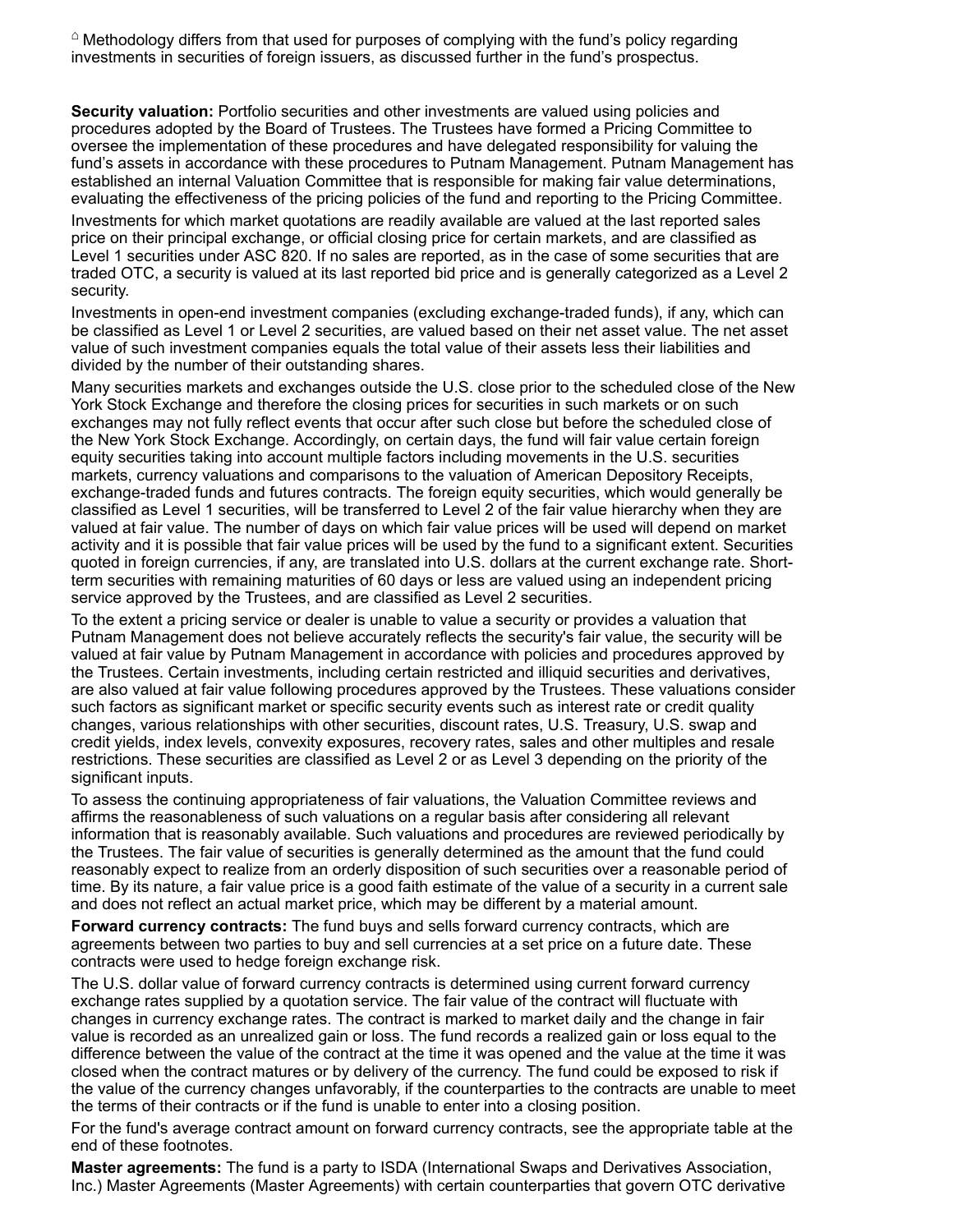and foreign exchange contracts entered into from time to time. The Master Agreements may contain provisions regarding, among other things, the parties' general obligations, representations, agreements, collateral requirements, events of default and early termination. With respect to certain counterparties, in accordance with the terms of the Master Agreements, collateral posted to the fund is held in a segregated account by the fund's custodian and, with respect to those amounts which can be sold or repledged, is presented in the fund's portfolio.

Collateral pledged by the fund is segregated by the fund's custodian and identified in the fund's portfolio. Collateral can be in the form of cash or debt securities issued by the U.S. Government or related agencies or other securities as agreed to by the fund and the applicable counterparty. Collateral requirements are determined based on the fund's net position with each counterparty.

Termination events applicable to the fund may occur upon a decline in the fund's net assets below a specified threshold over a certain period of time. Termination events applicable to counterparties may occur upon a decline in the counterparty's long-term and short-term credit ratings below a specified level. In each case, upon occurrence, the other party may elect to terminate early and cause settlement of all derivative and foreign exchange contracts outstanding, including the payment of any losses and costs resulting from such early termination, as reasonably determined by the terminating party. Any decision by one or more of the fund's counterparties to elect early termination could impact the fund's future derivative activity.

At the close of the reporting period, the fund had a net liability position of \$4,741,256 on open derivative contracts subject to the Master Agreements. Collateral posted by the fund at period end for these agreements totaled \$3,932,000 and may include amounts related to unsettled agreements.

ASC 820 establishes a three-level hierarchy for disclosure of fair value measurements. The valuation hierarchy is based upon the transparency of inputs to the valuation of the fund's investments. The three levels are defined as follows:

**Level 1:** Valuations based on quoted prices for identical securities in active markets.

**Level 2:** Valuations based on quoted prices in markets that are not active or for which all significant inputs are observable, either directly or indirectly.

**Level 3:** Valuations based on inputs that are unobservable and significant to the fair value measurement.

The following is a summary of the inputs used to value the fund's net assets as of the close of the reporting period:

|                                   | <b>Valuation inputs</b> |              |         |  |
|-----------------------------------|-------------------------|--------------|---------|--|
| <b>Investments in securities:</b> | Level 1                 | Level 2      | Level 3 |  |
| Common stocks*:                   |                         |              |         |  |
| <b>Communication services</b>     | \$98,418,779            | $s-$         | \$—     |  |
| Consumer discretionary            | 90,863,001              |              |         |  |
| Industrials                       | 57,526,293              |              |         |  |
| Information technology            | 851,050,941             |              |         |  |
| <b>Total common stocks</b>        | 1,097,859,014           |              |         |  |
| U.S. treasury obligations         |                         | 745,010      |         |  |
| Short-term investments            | 506,000                 | 60,666,292   |         |  |
| <b>Totals by level</b>            | \$1,098,365,014         | \$61,411,302 |         |  |

|                                     | <b>Valuation inputs</b> |               |         |
|-------------------------------------|-------------------------|---------------|---------|
| <b>Other financial instruments:</b> | Level 1                 | Level 2       | Level 3 |
| Forward currency contracts          |                         | \$(3,616,464) |         |